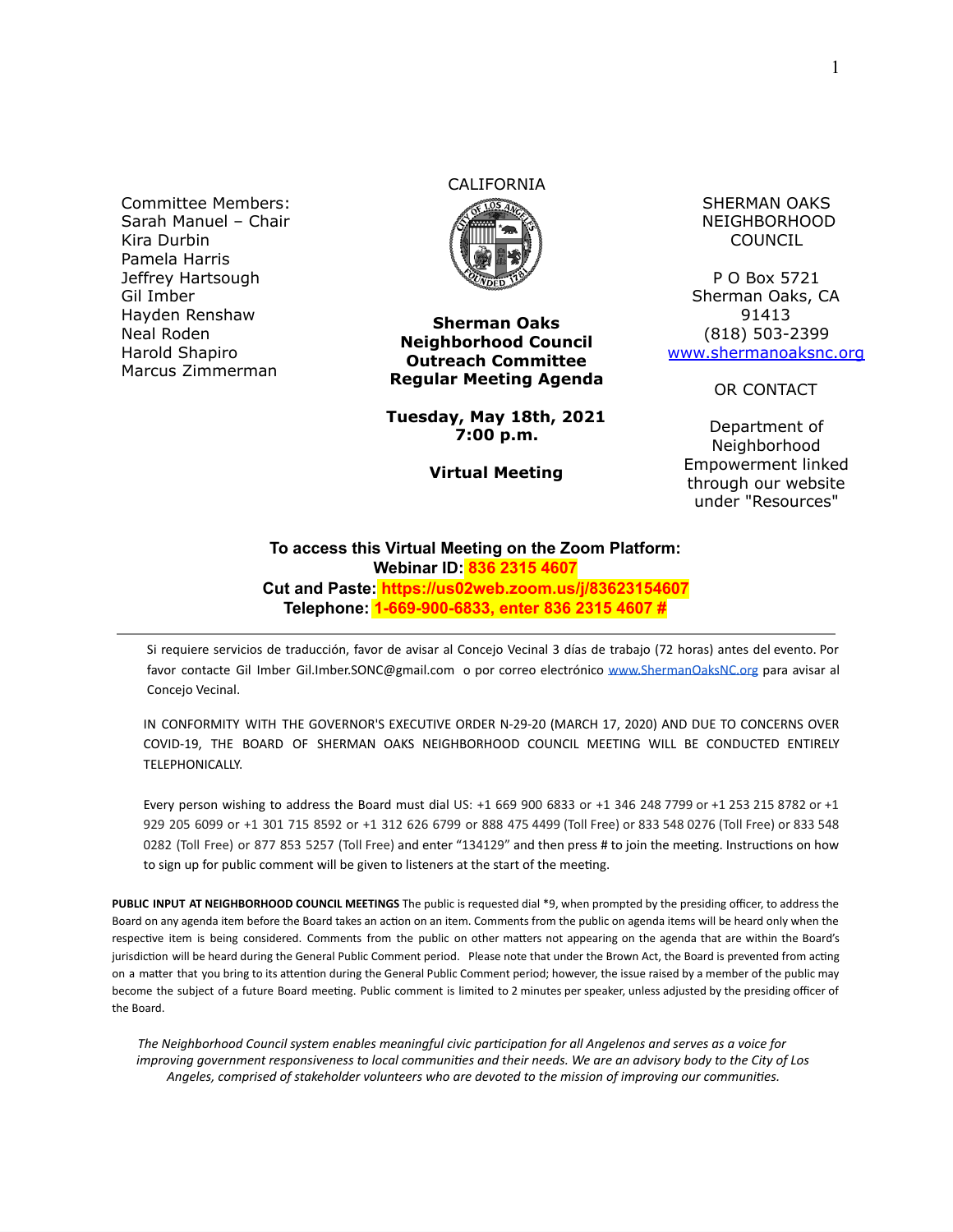## **AGENDA**

- **1. Call to Order and Welcome** Chair, Sarah Manuel
- 2. Roll Call and Introductions Chair, Sarah Manuel, Committee Member, Gil Imber
- **3. Administrative Motions: ACTION ITEM. ROLL CALL VOTE REQUIRED.** 
	- A. Approval of Prior Meeting Minutes
		- i. April 20th,  $2021$  Regular Meeting Minutes --**ACTION ITEM. ROLL CALL VOTE REQUIRED.**
- **4. Chair's Report: 3 minutes,** Sarah Manuel
- **5.** Project Updates & Discussion (20 minutes) *Please see supporting documentation.* 
	- *1 minute Public Comment for each sub-agendized item.*
	- A. Neighbor Assistance Program Marcus Zimmerman
	- B. Working Group Kira Durbin, Pamela Harris
	- C. Webcorner Update Harold Shapiro -
	- D. Website Gil Imber
	- E. Newsletter The Ziff Flyer & Social Media Platform Metrics Sarah Manuel
	- F. SONC Election 2021 Sarah Manuel
- **6. Public Official Comment: 2 minutes each** *Comments by public officials*
- **7. Public Comment** : **2 minutes each** *Comments by the public on non-agenda items*  within the SONC Outreach Committee's jurisdiction.
- **8. Street Clean Up Discussion**

## **9. SONC Virtual Movie Series -- ACTION ITEM. ROLL CALL VOTE. (20-minutes)**

- A. A motion to approve the expenditure of up to \$200 for the Lite Edition Subsciption licensing pricing of Hauptwerk software for Outreach efforts including but not limited to a Public-domain [family-friendly cartoons with the](https://youtu.be/vrODRjLJjuY)  [musical accompaniment by professional musician, Gil Imber .](https://youtu.be/vrODRjLJjuY) The licensing and software will be owned by SONC and administered by Gil Imber. Please see supporting documentation. **ACTION ITEM. ROLL CALL VOTE.**
- B. A motion to approve the expenditure of up to \$400 for the Advance Edition Subsciption licensing pricing of Hauptwerk software for Outreach efforts including but not limited to a Public-domain family-friendly cartoons with the [musical accompaniment by professional musician, Gil Imber .](https://youtu.be/vrODRjLJjuY) The licensing and software will be owned by SONC and administered by Gil Imber. Please see supporting documentation. **ACTION ITEM. ROLL CALL VOTE.**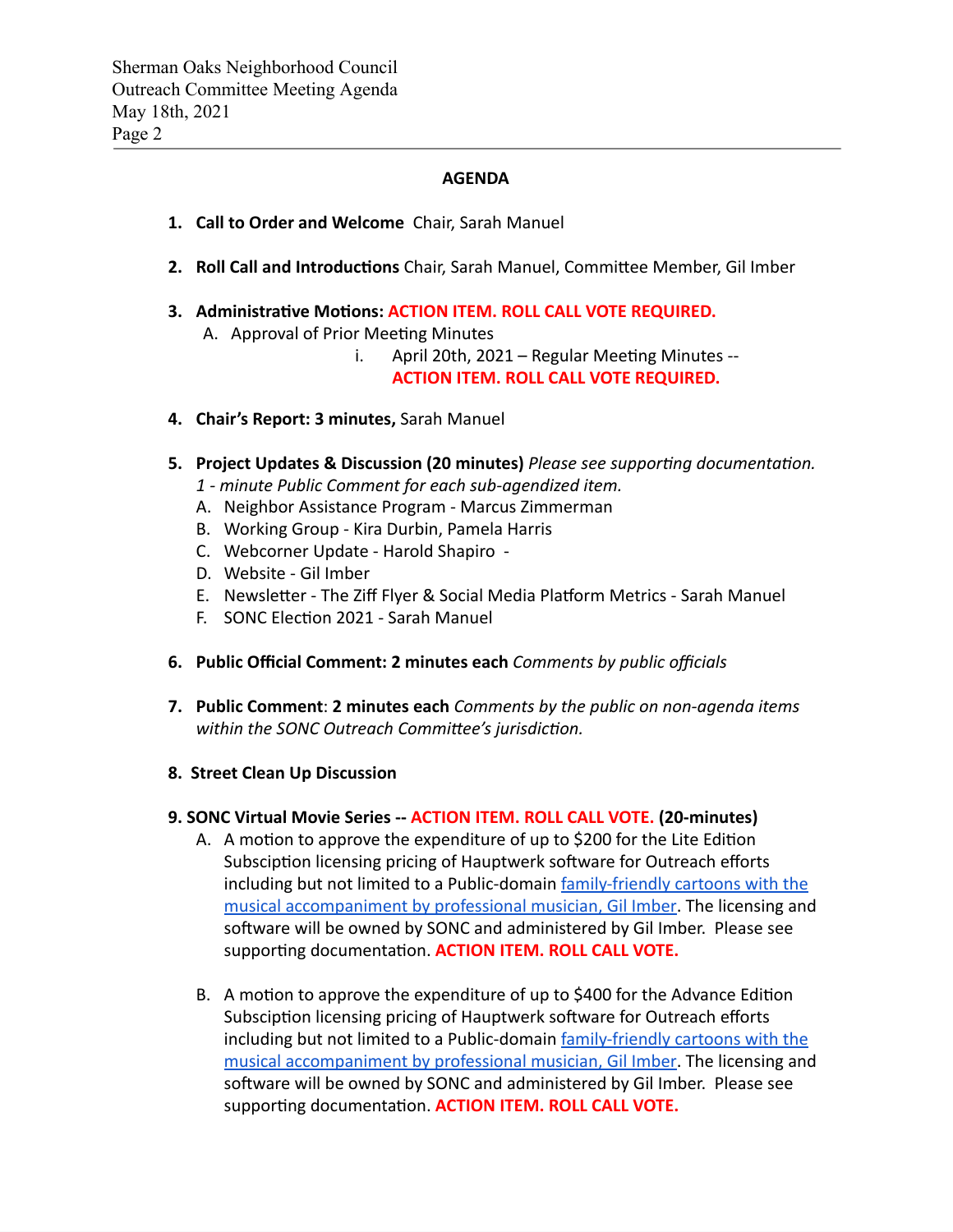- C. A motion to approve the expenditure of up to \$700 for the Advance Edition Perpetual licensing pricing of Hauptwerk software for Outreach efforts including but not limited to a Public-domain family-friendly cartoons with the musical [accompaniment by professional musician, Gil Imber](https://youtu.be/vrODRjLJjuY). The licensing and software will be owned by SONC and administered by Gil Imber. Please see supporting documentation. **ACTION ITEM. ROLL CALL VOTE.**
- **D. Virtual Movie Series Discussion and Schedule (10-20 minutes)**

**10. Branding Kit Discussion and Development of Mailing Lists -** Assign a project lead, Sarah Manuel

11. New Business - Introduction topics for consideration of the Outreach Committee at future meetings: (5 minutes) Public Comment for each sub-agendized item.

- A. Other items for consideration for next Agenda(s)
- B. Back to School Drive in the Fall
- C. Painting in the Park
- **12. Announcements** on items within the SONC Outreach Committee's jurisdiction
	- ⮚ **The Valley of Change 2nd Saturday of the Month, Next one was May 15th- Helping Friends in Need**
	- ⮚ **Next Outreach Meeng, June 15th, 2021, 7pm**
	- ⮚ **NHIFP is seeking volunteers, Email Barbara @ bjavitz@gmail.com**
	- ⮚ **LA Works is always looking for Volunteers**
- **13. Adjourn**